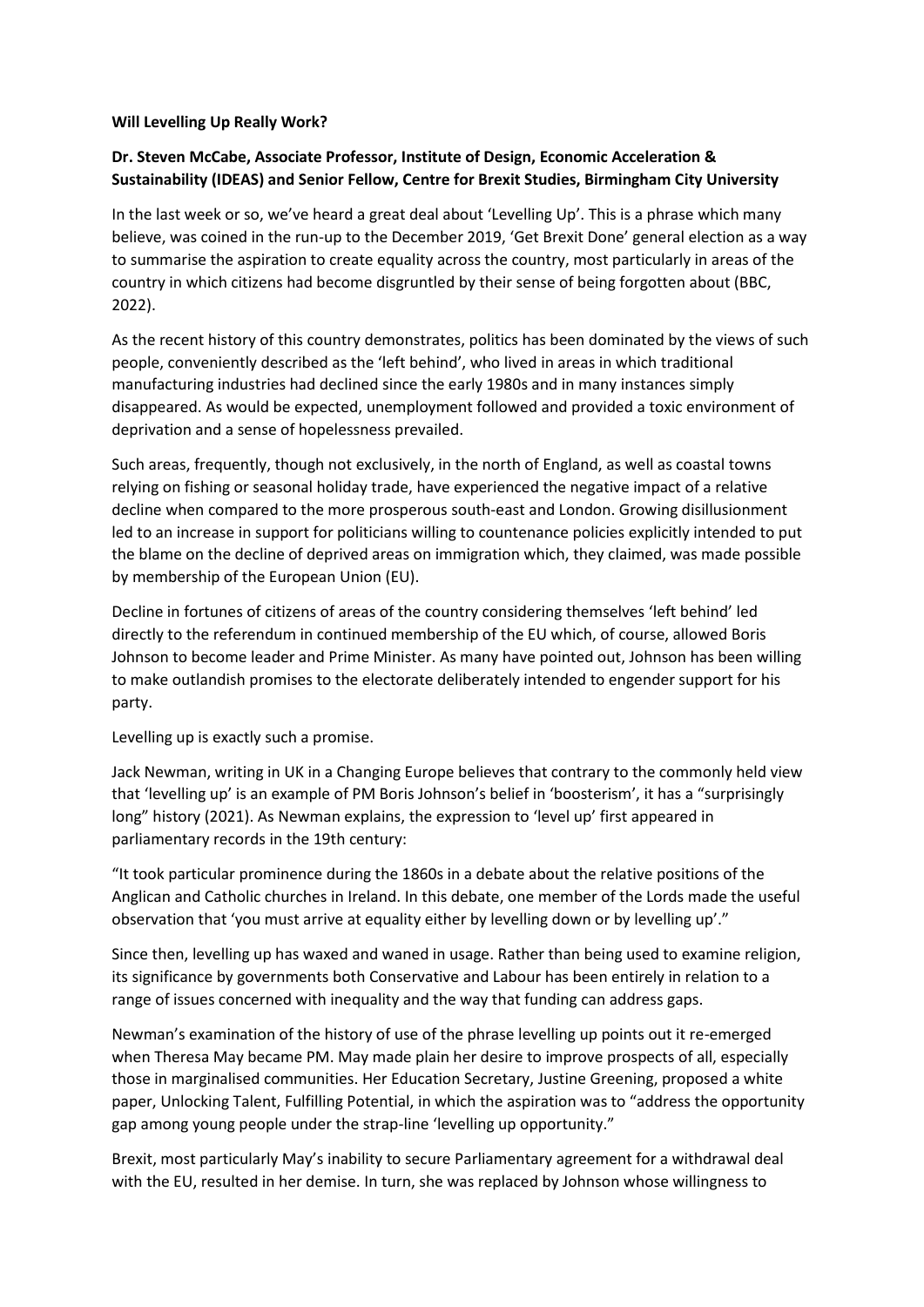engage in populist politics and who has proved himself more than happy to use a phrase that conveniently summarised the aspiration of attempting to achieve greater equality. Hence Levelling UP became central to the December 2019 Conservative manifesto in which "levelling up every part of the UK" was promised through a number of initiatives:

- Investing in towns, cities, and rural and coastal areas
- Giving those areas more control of how investment is made
- Levelling up skills using apprenticeships and a £3bn National Skills Fund
- Making life much easier for farming and fishing industries
- Creating up to 10 freeports to help deprived communities.

What's important to recognise is that the issue of regional inequality is nothing new. As Lord Michael Heseltine explains in his seminal report, No stone unturned: in pursuit of growth, the gap that's opened between the north and 'home counties' including, of course, London, came about because taxes, initially collected as a temporary measure in December 1798 to fund the Napoleonic Wars, were controlled centrally by government (2012).

Whilst manufacturing prospered, jobs were plentiful and opportunity for advancement through benign mercantile oversight of investment, particularly education, enabled communities to enjoy the benefit of vibrant local economies. However, as Heseltine stresses, as power inevitably follows money London's significance grew.

In good times, power being concentrated in London was not widely regarded as problematic. However, manufacturing's decline exacerbated an imbalance that has led to the perception of citizens of being ruled by a faraway 'elite' who don't fully understand their plight. This perception was weaponised and given an explicitly nationalistic edge by those within the Conservative Party who'd long resented what they saw as the needless membership of the EU.

Boris Johnson, for all the criticism that has been heaped upon him, instinctively recognised the importance of being seen addressing inequality. As Davenport and Zaranko in an Institute for Fiscal Studies document in 2020 wrote, inequality is now a characteristic of the UK:

"The UK is one of the most geographically unequal countries in the developed world; compared with 26 other developed countries, it ranks near the top of the league table on most measures of regional economic inequality. There are also substantial differences in earnings, wealth, health, educational attainment and social mobility across the country."

Unfortunately, recognising there's a problem is the easy bit. As all governments since the second world war, with varying degrees of enthusiasm, have attempted to address regional inequality (Margaret Thatcher was notoriously sceptical on governments intervening). Putting in place a systematic set of policies that will, like a well-engineered machine, simultaneously produce the sort of improvement that's long been sought, remains the 'Holy Grail'.

Arguably, is levelling up is to have any chance of success, the sums of money needed to achieve this objective are colossal. Enenkel (2021), in a blog for thinktank Centre for Cities contends that the magnitude of the task is comparable to the level of investment needed after the reunification of Germany following the fall of the 'Berlin Wall' in 1989.

Enenkel states that at least £71 billion was spent between 1990 and 2014, adding up to a total of £1.775 trillion. Compared to the £4.8 billion announced, largely already dedicated to a range of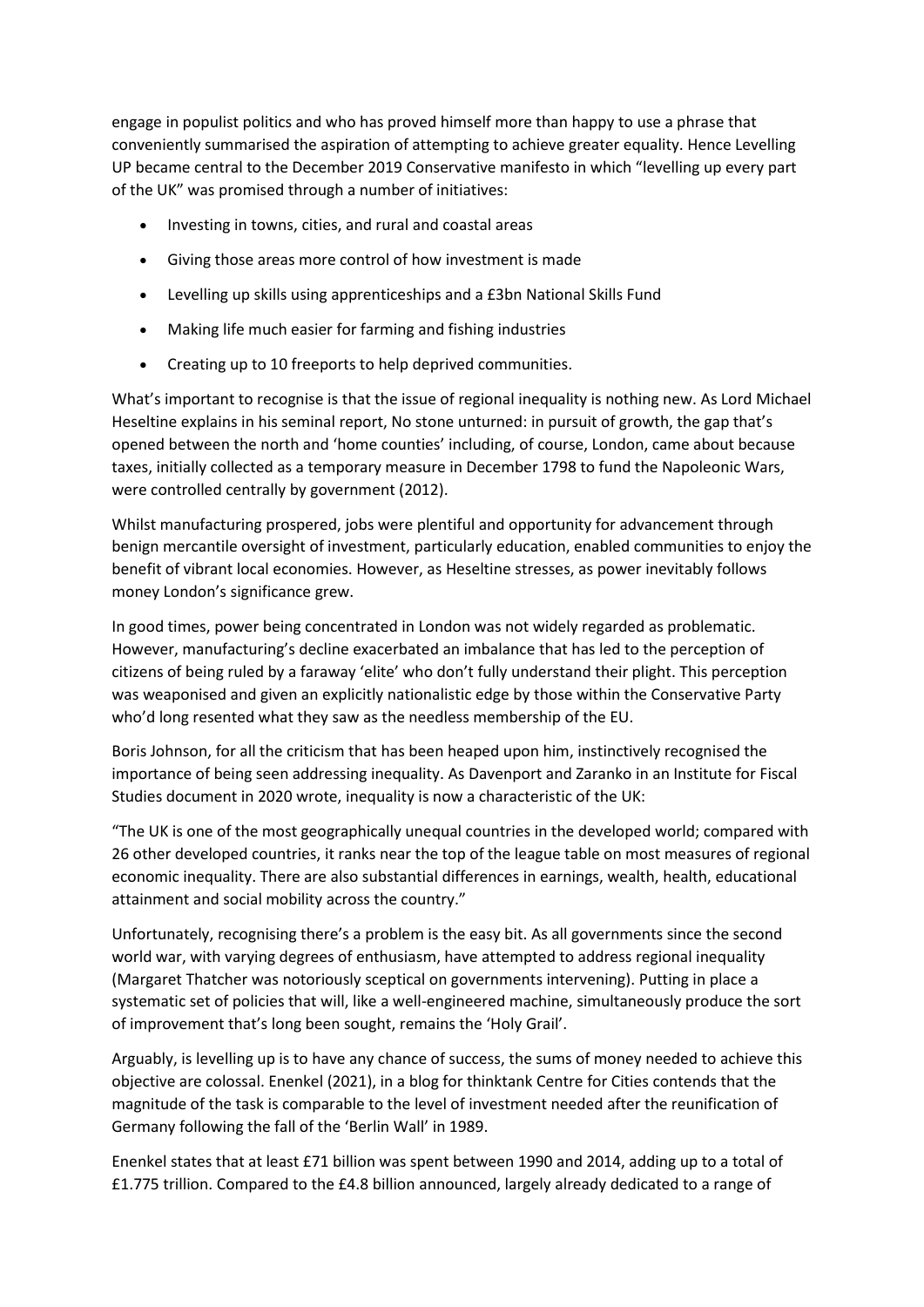projects, it's not hard to see why many remain unconvinced we're likely to see the sort of revolution envisaged by the PM and secretary for state with responsibility for Levelling Up, Housing and Communities, Michael Gove, in presenting 12 'Missions to Level Up the UK' contained in the White Paper Government, 2022).

If you've not had a chance to read the whole paper, the executive summary (HM Government, 2022) is worth consulting. What emerges is certainly big on ambition but, as would be expected, somewhat less clear as to how the missions will actually be achieved. As critics argue, the missions are written in such a way as to be vague and, of course, though 2030 is only eight years away, by the point they are judged it's assumed that the present members of government will be long gone.

Newman et at in a Conversation piece immediately following publication of the Levelling Up White Paper acknowledge the fact that the government are addressing their effort to the six 'capitals' which are physical, human, intangible, financial, social capital and institutional and which they believe are intended to be used in a highly integrated way to produce improvement (2022):

"The idea is to increase the UK's stock of these capitals and, crucially, to begin to close the gap between the best and worst performing areas by 2030."

Crucially, though, even though they believe the aims to be 'laudable', they consider the plan to be 'ultimately flawed' in four critical ways.

- 1. Problem 1: big problem, small solutions
- 2. Problem 2: where are the local strategies?
- 3. Problem 3: London is still in control
- 4. Problem 4: some plans will makes things worse

Their conclusion is that, as many have already stated in previous studies of how to address inequality between different parts of the UK, funding must be dedicated to the local areas which allows them freedom to do what they consider to be appropriate. This is exactly what Lord Heseltine recommended almost a decade ago.

Localism through politicians and business leaders, given their intimate knowledge, are far more likely to know what will work successfully than grandiose solutions conceived by politicians (and their special advisors) in Westminster. However, what seems apparent from what is contained in the Levelling Up white Paper is neatly summed up by Newman et al (ibid) in their conclusion that what's more likely is a 'scatter gun approach' simply intended for short-term political expedience:

"Small improvements will be made here and there that do not connect together into a virtuous cycle of transformational change. It's doubtful that this will make enough people feel that their local area has really improved – and it is on this feeling that the government's future electoral hopes hang."

There's an old expression about the road to hell being paved with good intentions.

Addressing the sort of inequality, poverty and sense of hopelessness felt by so many communities through 'Levelling Up' or whatever phrase is used by any government is undoubtedly an intention we should all support. Through doing this we would be likely to alleviate the many embedded social problems experienced in all parts of the UK, including London, which costs huge amounts of money in remedying.